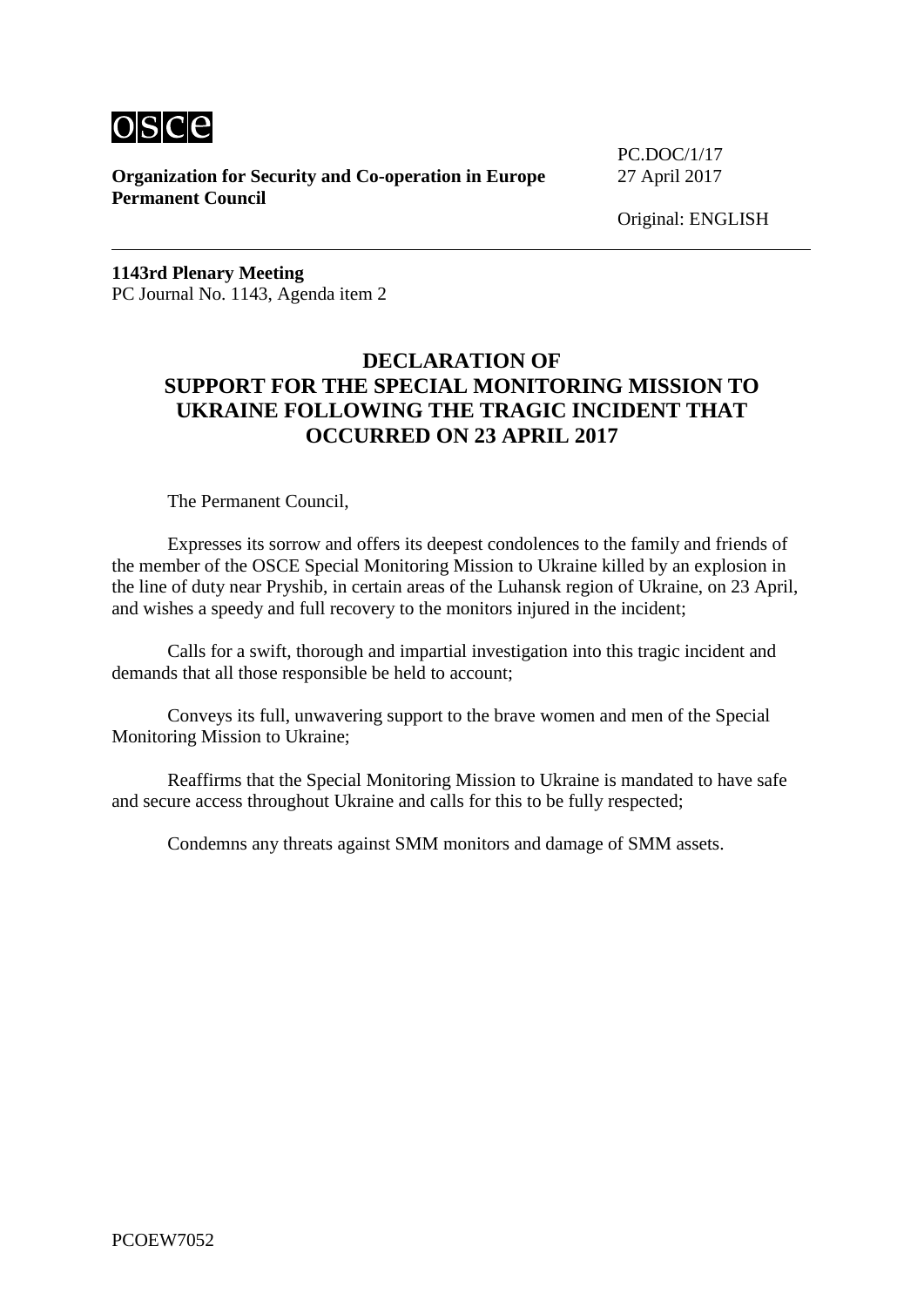Original: ENGLISH

# **INTERPRETATIVE STATEMENT UNDER PARAGRAPH IV.1(A)6 OF THE RULES OF PROCEDURE OF THE ORGANIZATION FOR SECURITY AND CO-OPERATION IN EUROPE**

By the delegation of Ukraine:

"Mr. Chairperson,

In connection with the adoption of the Permanent Council Declaration of Support for the Special Monitoring Mission to Ukraine following the tragic incident that occurred on 23 April, the delegation of Ukraine would like to make the following interpretative statement under paragraph IV.1(A)6 of the Rules of Procedure of the Organization for Security and Co-operation in Europe.

The delegation of Ukraine joined consensus on the text of this Declaration. We expected and worked for a significantly stronger message of support for the activities of the SMM as expressed in the Rev.1 draft text of the Declaration, prepared by the Chairmanship. We regret that one delegation – of the Russian Federation – obstructed consensus on that draft text.

Ukraine reiterates that in accordance with the Permanent Council Decision No. 1117 the Special Monitoring Mission to Ukraine must have safe and secure access throughout Ukraine to fulfill its mandate. The territory of Ukraine within its internationally recognized borders includes the Autonomous Republic of Crimea and the city of Sevastopol as integral parts of Ukraine.

We call upon the Russian Federation as an occupying Power in the Crimean peninsula to remove any restrictions or other impediments that affect the freedom of movement of the Special Monitoring Mission and its ability to fulfill the mandate in the temporarily occupied Autonomous Republic of Crimea and the city of Sevastopol.

The delegation of Ukraine requests that this statement be attached to the decision and recorded in the journal of the day.

Thank you, Mr. Chairperson."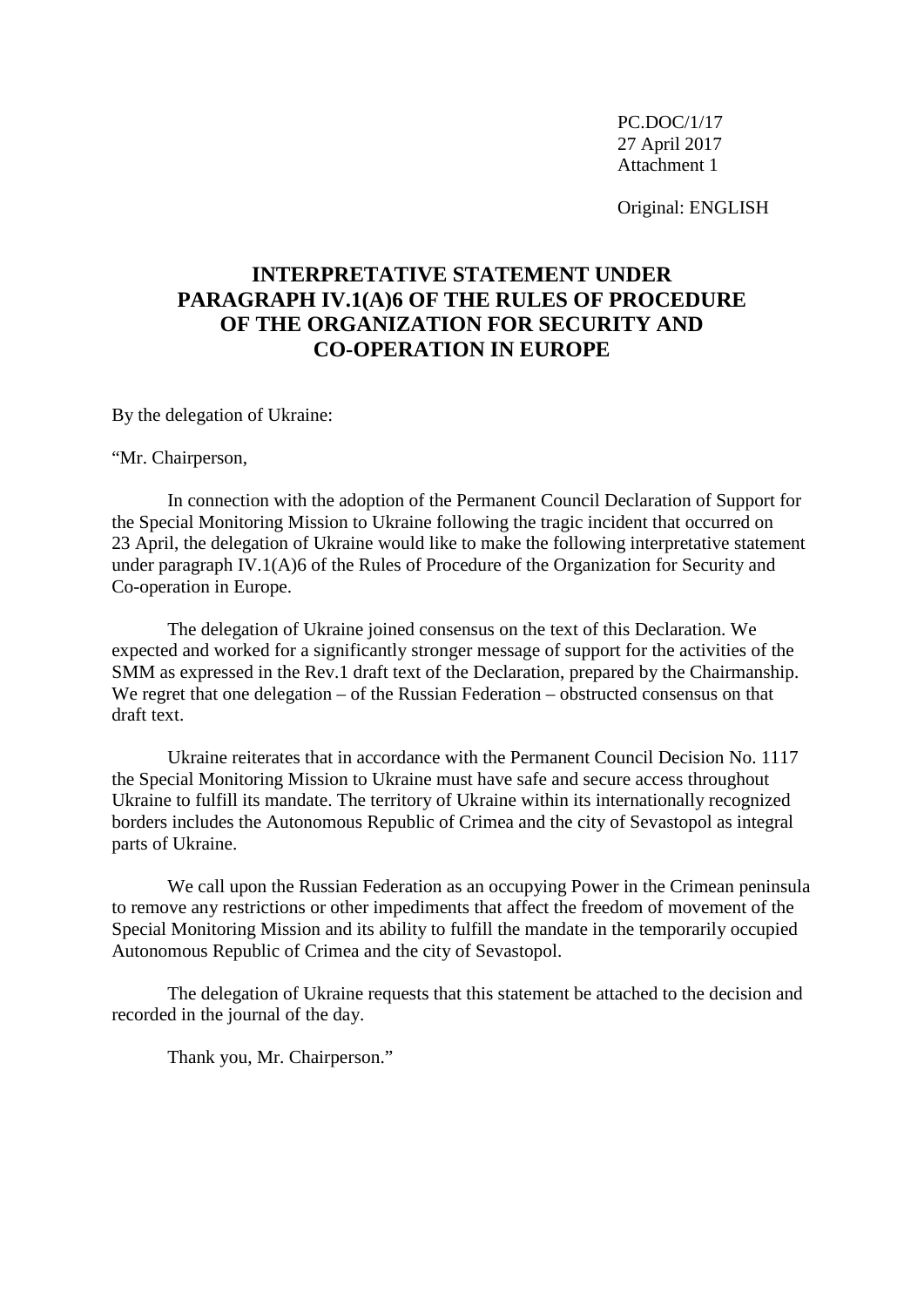ENGLISH Original: RUSSIAN

### **INTERPRETATIVE STATEMENT UNDER PARAGRAPH IV.1(A)6 OF THE RULES OF PROCEDURE OF THE ORGANIZATION FOR SECURITY AND CO-OPERATION IN EUROPE**

By the delegation of the Russian Federation:

"The Russian Federation has joined the consensus on the declaration by the OSCE Permanent Council in support of the OSCE Special Monitoring Mission to Ukraine (SMM) in connection with the tragic incident that occurred on 23 April 2017, which resulted in the death of a member of an SMM patrol team and injured two other members.

We roundly condemn the explosion involving an SMM vehicle. We express our heartfelt condolences to the family of the deceased and wish the injured a speedy recovery. A swift, thorough, impartial and objective investigation of the incident is required, with the involvement of the OSCE, the Trilateral Contact Group, the authorities in Kyiv and Luhansk, and the Joint Centre for Control and Co-ordination.

What happened confirms the need to ensure the safety of the OSCE monitors and intensify direct negotiations between the parties to the conflict – Kyiv, Donetsk and Luhansk – within the Trilateral Contact Group with a view to fully implementing the Package of Measures, which is the only framework for a settlement in Donbas.

We take the position that the geographical area of deployment and the activities of the SMM are defined by the parameters of the mandate approved by Permanent Council Decision No. 1117 of 21 March 2014, which reflects the political and legal realities existing at the time of its adoption as a result of the fact that the Republic of Crimea and Sevastopol are an integral part of the Russian Federation.

I request that this statement be included in the journal of the day as an attachment and appended to the Permanent Council declaration adopted."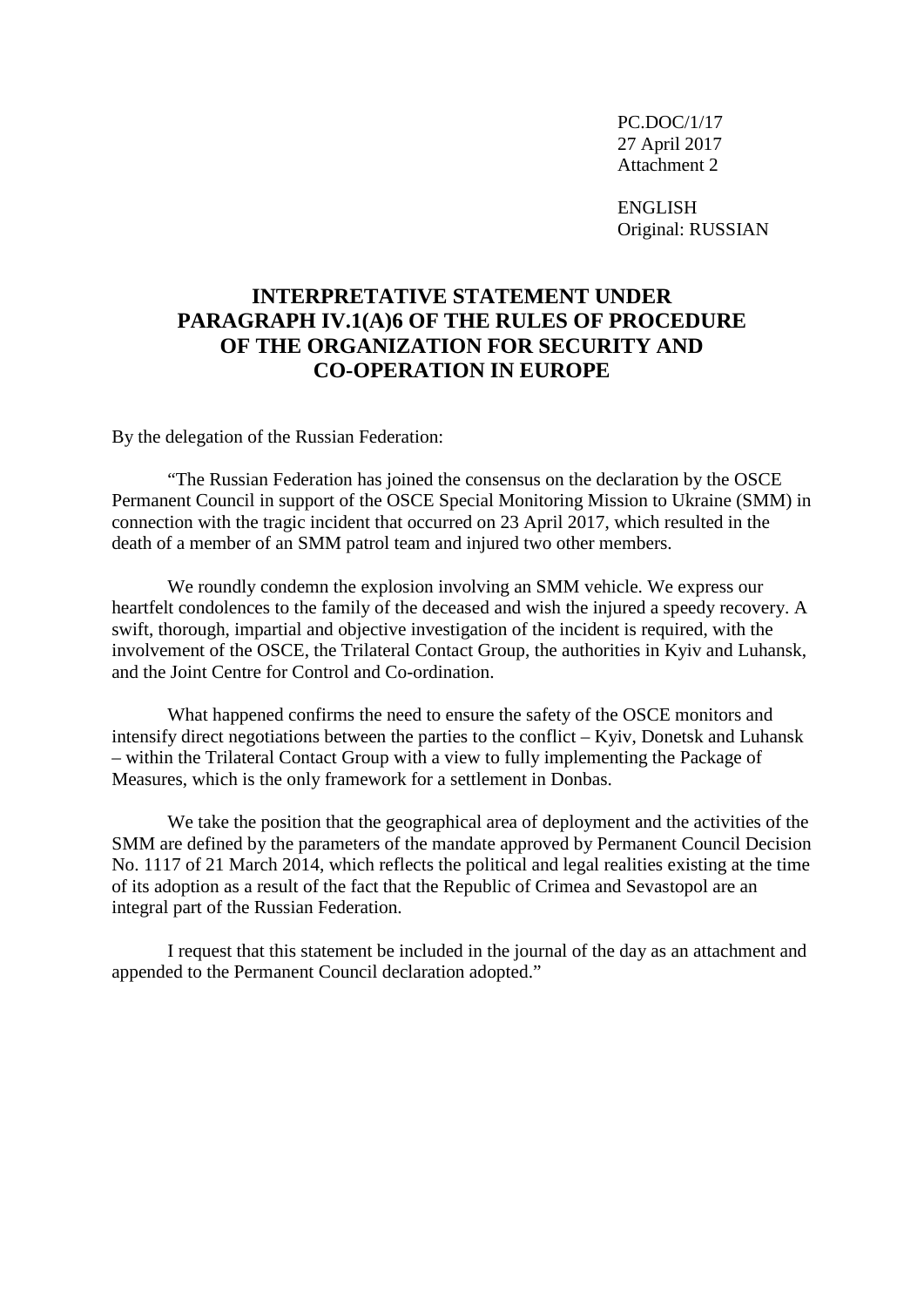Original: ENGLISH

## **INTERPRETATIVE STATEMENT UNDER PARAGRAPH IV.1(A)6 OF THE RULES OF PROCEDURE OF THE ORGANIZATION FOR SECURITY AND CO-OPERATION IN EUROPE**

By the delegation of the United States of America:

"The United States welcomes the adoption by the Permanent Council of the Declaration of Support for the Special Monitoring Mission to Ukraine Following the Tragic Incident That Occurred on 23 April 2017. We make the following interpretative statement under paragraph IV.1(A)6 of the Rules of Procedure:

The United States reaffirms its firm commitment to Ukraine's sovereignty and territorial integrity within its internationally recognized borders. We note that the Special Monitoring Mission to Ukraine has a mandate to work throughout Ukraine, including Crimea.

We note that all participating States must co-operate with the Special Monitoring Mission and must take no action to obstruct its access to Crimea or any other region of Ukraine.

We offer our gratitude to all monitors, staff, and leadership of the Special Monitoring Mission for their dedicated service under difficult and at times dangerous conditions.

We call on Ukraine, Russia, and the Russia-backed separatists to ensure that the Special Monitoring Mission has unfettered movement throughout the entire territory of Ukraine, and to guarantee the safety and security of SMM monitors as they carry out their duties.

We stress, once again, that attacks, threats, and intimidation of any kind against SMM monitors are unacceptable, inconsistent with this mandate, and must end. Attempts to interfere with SMM operations, including SMM UAV flights and other technical monitoring means, are also inconsistent with this mandate and must end as well. Such acts undermine Minsk implementation.

We regret that the Russian Federation would not agree to include in the Declaration of Support for the Special Monitoring Mission to Ukraine a demand that the SMM's access throughout Ukraine be guaranteed on the ground and be provided without reservations, hindrance or delay. We likewise regret that the Russian Federation would not agree to include in the Declaration condemnation of attempts to harass or intimidate SMM monitors or to prevent them from carrying out their duties.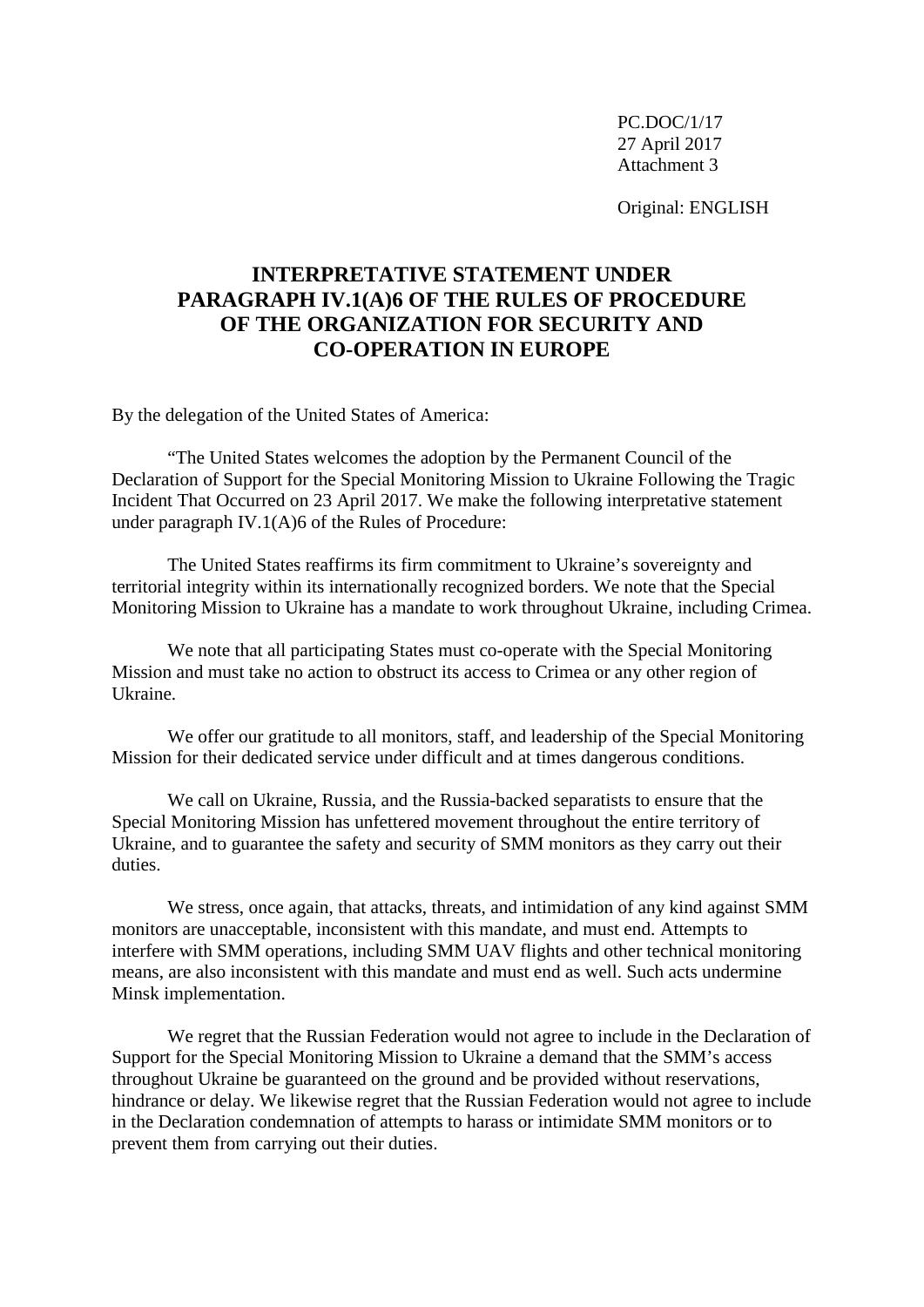I request that this interpretative statement be attached to the decision and to the journal of the day.

Thank you, Mr. Chairperson."